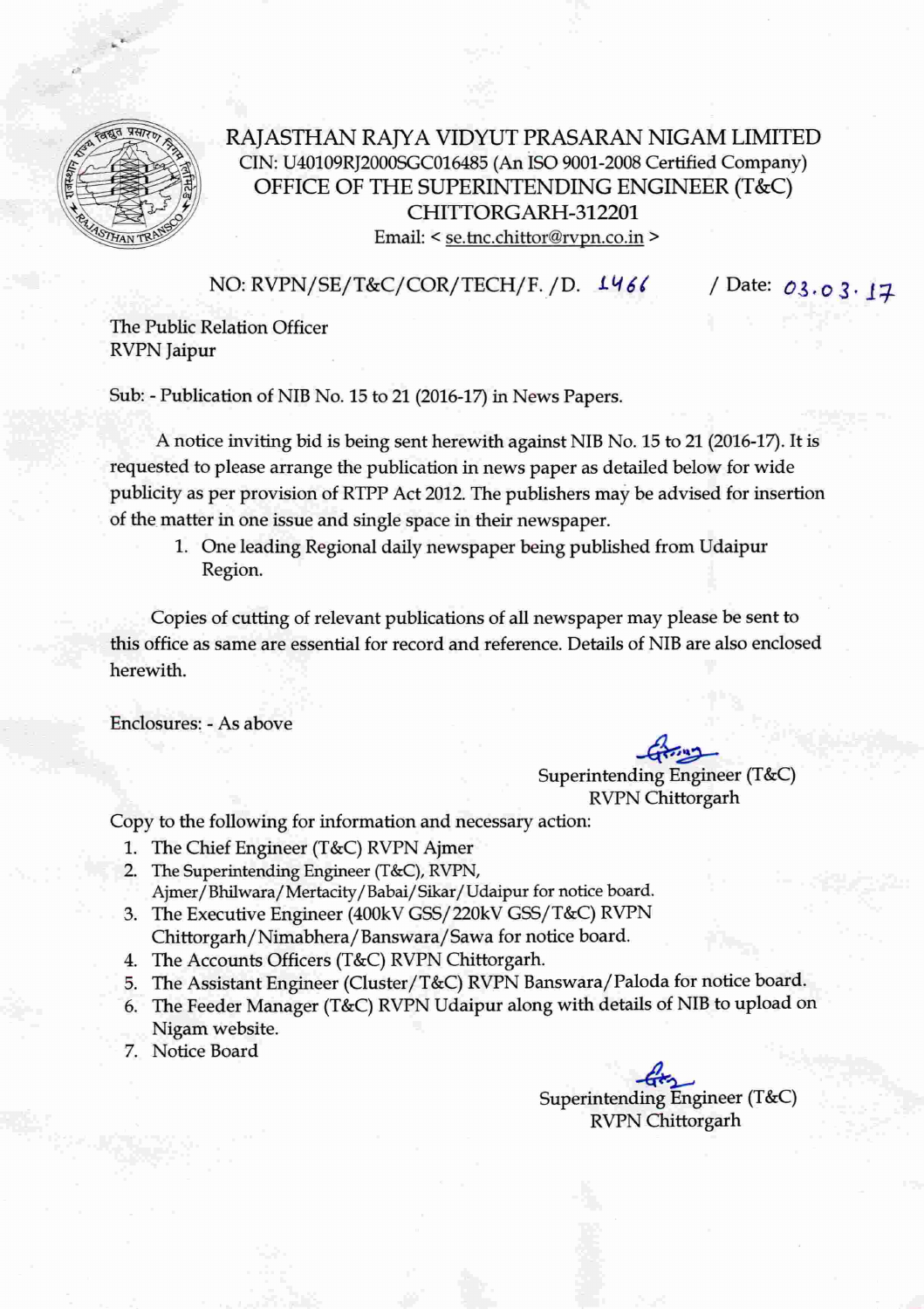

## RAJASTHAN RAJYA VIDYUT PRASARAN NIGAM LIMITED CIN: U40109RJ2000SGC016485 (An ISO 9001-2008 Certified Company) OFFICE OF THE SUPERINTENDING ENGINEER (T&C) CHITTORGARH-312201

Email: < se.tnc.chittor@rvpn.co.in >

## NOTICE INVITING BID

Sealed bids are invited from competent and experienced contractor /firms for Hiring of inspection vehicle (Carl Jeep/ Bolero etc.) for following offices of the circle as per details given below:-

| Description                      | Bid<br>Number | <b>Estimated cost</b><br>[Rs.] | <b>Bid cost</b><br>[Rs.] | <b>Bid security</b><br>[Rs.] | Time and date for<br>opening |
|----------------------------------|---------------|--------------------------------|--------------------------|------------------------------|------------------------------|
| Hiring of Inspection Vehicle for | $NIB-15/$     | $3,00,000/-$                   | Rs. 1000/-               | $6000/-$                     | 20.03.2017                   |
| O/o S.E. (T&C) Chittorgarh       | 2016-17       |                                |                          |                              | $(15:00$ Hrs)                |
| Hiring of inspection vehicle for | $NIB-16/$     | 2,40,000/-                     | $Rs. 1000/-$             | 4800/-                       | 20.03.2017                   |
| O/o XEN (400kV GSS)              | 2016-17       |                                |                          |                              | $(15:00$ Hrs)                |
| Chittorgarh                      |               |                                |                          |                              |                              |
| Hiring of inspection vehicle for | $NIB-17/$     | $3,00,000/$ -                  | Rs. 1000/-               | $6000/-$                     | 20.03.2017                   |
| O/o XEN (T&C) Chittorgarh        | $16-17$       |                                |                          |                              | $(15:00$ Hrs)                |
| Hiring of inspection vehicle for | $NIB-18/$     | 2,80,000/-                     | $Rs. 1000/-$             | $5600/-$                     | 20.03.2017                   |
| $O$ /o XEN (220 $kV$ GSS)        | $16-17$       |                                |                          |                              | $(15:00$ Hrs)                |
| Chittorgarh                      |               |                                |                          |                              |                              |
| Hiring of inspection vehicle for | NIB-19/       | 2,80,000/-                     | $Rs. 1000/-$             | $5600/-$                     | 20.03.2017                   |
| O/o XEN (220kV GSS) Sawa         | $16-17$       |                                |                          |                              | $(15:00$ Hrs)                |
| Hiring of inspection vehicle for | $NIB-20/$     | 2,80,000/-                     | Rs. 1000/-               | $5600/-$                     | 20.03.2017                   |
| O/o AEN (Cluster) Paloda         | 16-17         |                                |                          |                              | $(15:00$ Hrs)                |
| (Banswara)                       |               |                                |                          |                              |                              |
| Hiring of inspection vehicle for | $NIB-21/$     | 3,00,000/-                     | Rs. 1000/-               | $6000/-$                     | 20.03.2017                   |
| O/o AEN (T&C) Banswara           | $16-17$       |                                |                          |                              | $(15:00$ Hrs)                |

The salient points are as follows:

- 1. The Bids are being invited by Superintending Engineer (T&C) Rajasthan Rajya Vidyut Prasaran Nigam Limited having office at 400 KV GSS premises, Mandalda, Chittorgarh [Rajasthan]. E mail id is se.tnc.chittor@rvpn.co.in and contact no. is 9414061430, Sh. D.K. Tarawat, SE (T&C) RvPN Chittorgarh.
- 2. Copy of the Tender Specification (Non-Transferable) can be obtained/purchased from this office by remitting the Bid cost (Non-Refundable) as specified above by Demand Draft/Cash only in favour of the Accounts Officer (T&C) RVPNL Chittorgarh. The tender specification will be sold up to 1:00 PM of date 20.03.2017. The tenders dully filled in will be received/accepted up to 2:00 PM of date 20.03.2017 and receipted tenders shall be opened at 3:00 PM on date 20.03.2017 in the presence of those bidders who wish to be present there. Purchase of tender documents/specification is essential for participation in the bidding/tenders. Details for above tenders are also available on RVPN website www.energy.rajasthan.gov.in/rvpnl, and State Public Procurement Portal of Govt of Rajasthan http://sppp.raj.nic.in.

Superintending Engineer (T&C) RVPN Chittorgarh